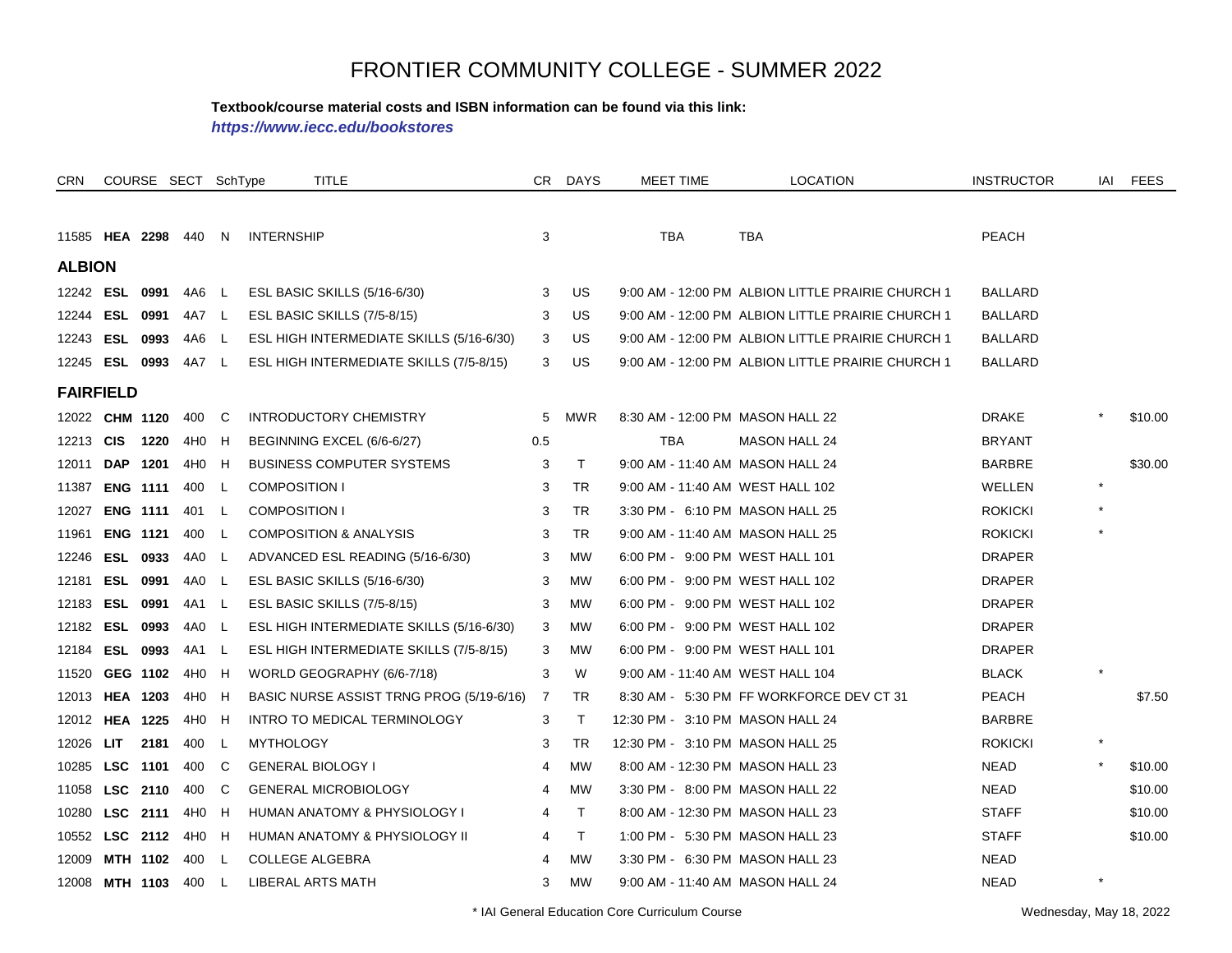| CRN                   |                  |                 | COURSE SECT SchType         |          |                          | <b>TITLE</b>                             | CR.            | <b>DAYS</b>  |            | <b>MEET TIME</b> | <b>LOCATION</b>                                           | <b>INSTRUCTOR</b> | IAI | <b>FEES</b> |  |
|-----------------------|------------------|-----------------|-----------------------------|----------|--------------------------|------------------------------------------|----------------|--------------|------------|------------------|-----------------------------------------------------------|-------------------|-----|-------------|--|
|                       | <b>FAIRFIELD</b> |                 |                             |          |                          |                                          |                |              |            |                  |                                                           |                   |     |             |  |
| 11179 MTH 1131        |                  |                 | 400                         | <b>L</b> |                          | <b>INTRODUCTION TO STATISTICS</b>        | 3              | <b>MW</b>    |            |                  | 12:30 PM - 3:10 PM MASON HALL 24                          | <b>NEAD</b>       |     |             |  |
| 11489                 | <b>MUS 1103</b>  |                 | 4H0 H                       |          |                          | MUSIC IN MULTICULTURAL AMERICA           | 3              | $\top$       |            |                  | 9:00 AM - 11:40 AM WEST HALL 105                          | SINGLETON         |     |             |  |
| 12121                 | PEI              | 1101            | 400                         | В        |                          | PHYSICAL FITNESS AND WELLNESS            | $\mathbf{1}$   |              | <b>TBA</b> |                  | <b>BOBCAT DEN 111</b>                                     | <b>BRENNEMAN</b>  |     |             |  |
| 12010                 | PHI              | 1111            | 4H0                         | H        |                          | INTRODUCTION TO PHILOSOPHY               | 3              | T            |            |                  | 12:30 PM - 3:10 PM WEST HALL 105                          | SINGLETON         |     |             |  |
| 11390                 | PHI              | 2101            | 4H0 H                       |          |                          | <b>INTRODUCTION TO ETHICS</b>            | 3              | м            |            |                  | 9:00 AM - 11:40 AM WEST HALL 105                          | SINGLETON         |     |             |  |
| 11630                 | PHI              | 2121            | 4H0 H                       |          |                          | PHILOSOPHY OF RELIGION                   | 3              | M            |            |                  | 12:30 PM - 3:10 PM WEST HALL 105                          | SINGLETON         |     |             |  |
| 11391                 |                  | <b>PSY 1101</b> | 400 L                       |          |                          | <b>GENERAL PSYCHOLOGY I</b>              | 3              | TR           |            |                  | 12:30 PM - 3:10 PM WEST HALL 103                          | <b>HARRISON</b>   |     |             |  |
| 11396                 |                  | <b>PSY 2109</b> | 4H <sub>0</sub>             | - H      |                          | HUMAN GROWTH AND DEVELOPMENT             | 3              | R.           |            |                  | 3:30 PM - 6:10 PM MASON HALL 24                           | <b>DREITH</b>     |     |             |  |
| 12214                 | RST 1601         |                 | 400                         | L        |                          | SANITATION & SAFETY (5/24-5/24)          | 0.5            | $\mathsf{T}$ |            |                  | 8:30 AM - 5:00 PM MASON HALL 24                           | <b>DAGG</b>       |     |             |  |
| 12017                 | SOC 2101         |                 | 400                         | L.       |                          | PRINCIPLES OF SOCIOLOGY                  | 3              | <b>TR</b>    |            |                  | 9:00 AM - 11:40 AM WEST HALL 103                          | <b>HARRISON</b>   |     |             |  |
| 12021                 |                  | SOC 2102        | 400                         | L,       |                          | SOCIAL PROBLEMS AND TRENDS               | 3              | TR           |            |                  | 3:30 PM - 6:10 PM WEST HALL 103                           | <b>HARRISON</b>   |     |             |  |
| 12020                 |                  | SPE 1101        | 400                         | - L      |                          | FUND. OF EFFECTIVE SPEAKING              | 3              | TR           |            |                  | 12:30 PM - 3:10 PM WEST HALL 102                          | WELLEN            |     |             |  |
| 12199                 | DAP 1201         |                 | 430                         | L        |                          | <b>BUSINESS COMPUTER SYSTEMS</b>         | 3              | <b>MW</b>    |            |                  | 6:00 PM - 8:40 PM MASON HALL 24                           | <b>HART</b>       |     | \$30.00     |  |
| 11519 SPE 1101        |                  |                 | 430 L                       |          |                          | FUND. OF EFFECTIVE SPEAKING              | 3              | <b>MW</b>    |            |                  | 6:00 PM - 8:40 PM MASON HALL 23                           | <b>DREITH</b>     |     |             |  |
| <b>FLORA</b>          |                  |                 |                             |          |                          |                                          |                |              |            |                  |                                                           |                   |     |             |  |
|                       |                  |                 | 11829 <b>PEI 1123</b> 450 B |          | <b>WEIGHT TRAINING I</b> |                                          | $\mathbf{1}$   |              | <b>TBA</b> |                  | THE GYM 1                                                 | <b>SMITH</b>      |     |             |  |
| <b>GRAYVILLE</b>      |                  |                 |                             |          |                          |                                          |                |              |            |                  |                                                           |                   |     |             |  |
| 12191 ESL 0991        |                  |                 | 4A4 L                       |          |                          | ESL BASIC SKILLS (5/16-6/30)             | 3              | МT           |            |                  | 3:00 PM - 6:00 PM GROFF MEMORIAL PUBLIC LIBRARY 1 CRETORS |                   |     |             |  |
| 12193 ESL 0991        |                  |                 | 4A5 L                       |          |                          | ESL BASIC SKILLS (7/5-8/15)              | 2              | MT           |            |                  | 3:00 PM - 6:00 PM GROFF MEMORIAL PUBLIC LIBRARY 1         | CRETORS           |     |             |  |
| 12192 ESL 0993        |                  |                 | 4A4                         | L.       |                          | ESL HIGH INTERMEDIATE SKILLS (5/16-6/30) | 3              | MT           |            |                  | 3:00 PM - 6:00 PM GROFF MEMORIAL PUBLIC LIBRARY 1 CRETORS |                   |     |             |  |
| 12194 ESL 0993        |                  |                 | 4A5 L                       |          |                          | ESL HIGH INTERMEDIATE SKILLS (7/5-8/15)  | $\overline{2}$ | МT           |            |                  | 3:00 PM - 6:00 PM GROFF MEMORIAL PUBLIC LIBRARY 1 CRETORS |                   |     |             |  |
| <b>NURSING</b>        |                  |                 |                             |          |                          |                                          |                |              |            |                  |                                                           |                   |     |             |  |
| 12014 NUR 1203        |                  |                 | 540                         | - C      |                          | CLINICAL NURSING (5/17-7/7)              | 6              | <b>TWR</b>   |            |                  | 8:30 AM - 3:30 PM CLEMENCE ELIZABETH COX HALL 105 DOUGLAS |                   |     | \$109.00    |  |
| 12015 <b>NUR 1203</b> |                  |                 | 541                         | C        |                          | CLINICAL NURSING (5/17-7/7)              | 6              | TWR          |            |                  | 8:30 AM - 3:30 PM CLEMENCE ELIZABETH COX HALL 105         | DOUGLAS           |     | \$109.00    |  |
| 12016 NUR 1206        |                  |                 | 54H H                       |          |                          | PRACTICAL NURSE REVIEW COURSE (5/17-7/   | $\overline{1}$ |              | TBA        |                  | TBA                                                       | <b>DOUGLAS</b>    |     | \$75.00     |  |
| <b>OLNEY</b>          |                  |                 |                             |          |                          |                                          |                |              |            |                  |                                                           |                   |     |             |  |
| 12186 <b>ESL 0991</b> |                  |                 | 4A2 H                       |          |                          | ESL BASIC SKILLS (5/16-6/30)             | 3              | МW           |            |                  | 6:00 PM - 9:00 PM WATTLEWORTH HALL 210                    | <b>KLINGLER</b>   |     |             |  |
| 12189                 | <b>ESL 0991</b>  |                 | 4A3 H                       |          |                          | ESL BASIC SKILLS (7/5-8/15)              | 3              | МW           |            |                  | 6:00 PM - 9:00 PM WATTLEWORTH HALL 210                    | <b>KLINGLER</b>   |     |             |  |
| 12187 ESL 0993        |                  |                 | 4A2                         | H        |                          | ESL HIGH INTERMEDIATE SKILLS (5/16-6/30) | 3              | MW           |            |                  | 6:00 PM - 9:00 PM WATTLEWORTH HALL 210                    | <b>KLINGLER</b>   |     |             |  |
| 12190 ESL 0993        |                  |                 | 4A3                         | H        |                          | ESL HIGH INTERMEDIATE SKILLS (7/5-8/15)  | 3              | MW           |            |                  | 6:00 PM - 9:00 PM WATTLEWORTH HALL 210                    | <b>KLINGLER</b>   |     |             |  |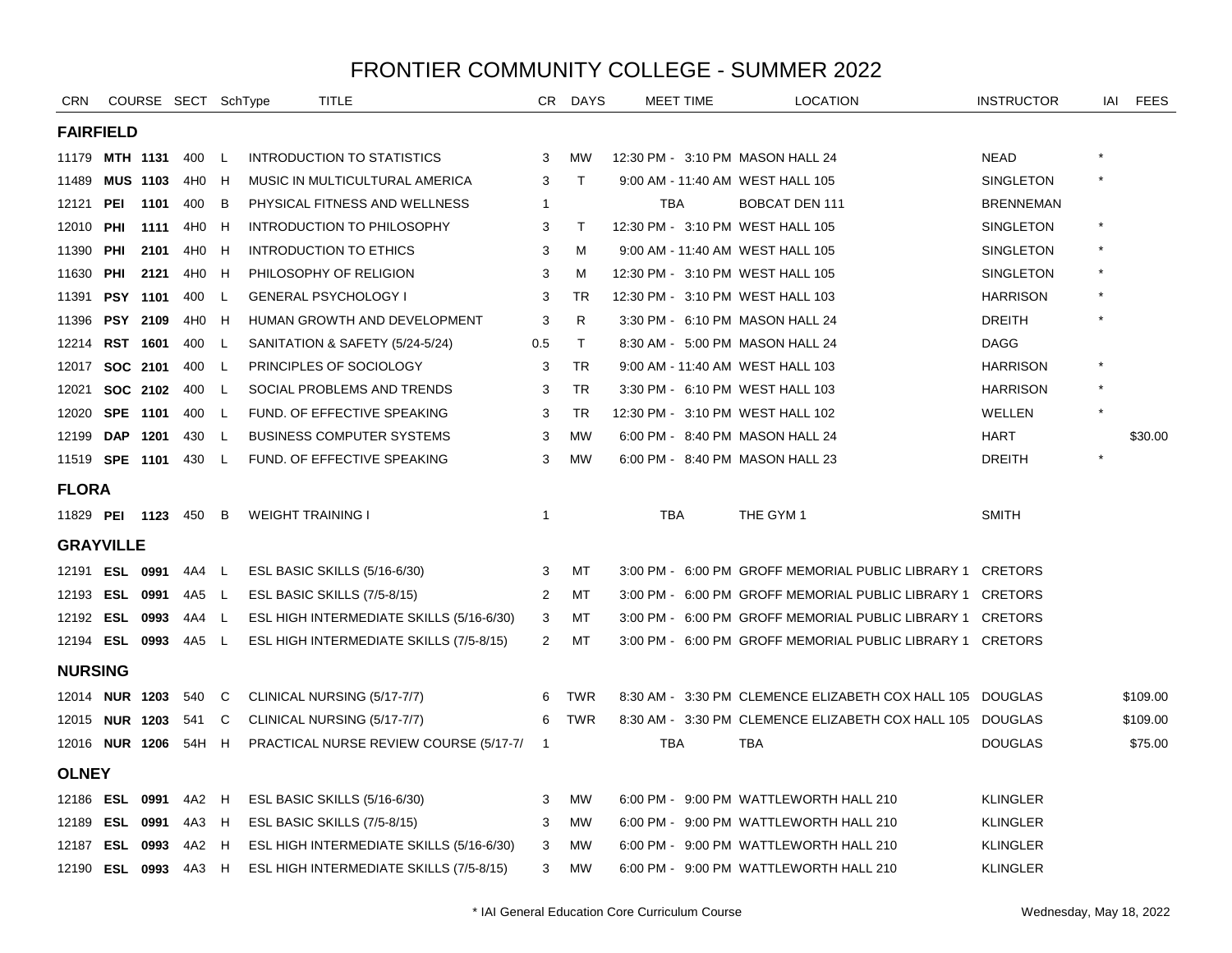| <b>CRN</b>     |            |                 | COURSE SECT SchType |     | <b>TITLE</b>                                  | CR.            | <b>DAYS</b> | MEET TIME  |            | <b>LOCATION</b> | <b>INSTRUCTOR</b>  | IAI     | FEES |
|----------------|------------|-----------------|---------------------|-----|-----------------------------------------------|----------------|-------------|------------|------------|-----------------|--------------------|---------|------|
| <b>WEB</b>     |            |                 |                     |     |                                               |                |             |            |            |                 |                    |         |      |
| 10018          |            | ACC 1101        | 1W0 W               |     | APPLIED ACCOUNTING                            | 4              |             | <b>TBA</b> | <b>TBA</b> |                 | MAYHALL            |         |      |
| 11362          | ACC 1202   |                 | 200                 | W   | QUICKBOOKS I (6/6-6/30)                       | 2              |             | <b>TBA</b> | <b>TBA</b> |                 | <b>KENDALL</b>     |         |      |
| 11363          | ACC 1203   |                 | 200                 | W   | QUICKBOOKS II (7/1-8/1)                       | 2              |             | <b>TBA</b> | <b>TBA</b> |                 | <b>KENDALL</b>     |         |      |
| 10311          |            | ACC 2101        | 200                 | W   | <b>FINANCIAL ACCOUNTING</b>                   | $\overline{4}$ |             | <b>TBA</b> | <b>TBA</b> |                 | <b>URFER</b>       |         |      |
| 10312          |            | ACC 2102        | 200                 | W   | MANAGERIAL ACCOUNTING                         | 4              |             | <b>TBA</b> | <b>TBA</b> |                 | <b>URFER</b>       |         |      |
| 10102          |            | ART 1113        | 3W0                 | - W | INTRODUCTION TO DRAWING                       | 3              |             | <b>TBA</b> | <b>TBA</b> |                 | <b>CONN</b>        |         |      |
| 10440          |            | ART 1117        | 200                 | W   | INTRODUCTION TO PHOTOGRAPHY                   | 3              |             | <b>TBA</b> | <b>TBA</b> |                 | SANDY              |         |      |
| 10019          |            | ART 1141        | 1W0 W               |     | <b>CINEMA APPRECIATION</b>                    | 3              |             | <b>TBA</b> | <b>TBA</b> |                 | <b>WHITE</b>       |         |      |
| 10103          |            | ART 1181        | 3W0 W               |     | <b>ART HISTORY I</b>                          | 3              |             | <b>TBA</b> | <b>TBA</b> |                 | <b>CONN</b>        |         |      |
| 10104          |            | ART 2181        | 3W0 W               |     | ART HISTORY II                                | 3              |             | <b>TBA</b> | <b>TBA</b> |                 | <b>CONN</b>        |         |      |
| 11964          |            | ART 2191        | 200                 | W   | <b>GLOBAL ART HISTORY</b>                     | 3              |             | <b>TBA</b> | <b>TBA</b> |                 | SANDY              |         |      |
| 10968          |            | <b>BMG 2103</b> | 3W0 W               |     | BUSINESS STATISTICS (6/6-7/18)                | 3              |             | TBA        | <b>TBA</b> |                 | <b>BROWN</b>       |         |      |
| 10271          |            | <b>BMG 2204</b> | 3W0 W               |     | HUMAN RESOURCE MANAGEMENT                     | 3              |             | TBA        | <b>TBA</b> |                 | <b>BAKER</b>       |         |      |
| 10315          |            | <b>BOC 1201</b> | 200                 | W   | BEGINNING KEYBOARDING                         | 2              |             | <b>TBA</b> | <b>TBA</b> |                 | <b>SWINSON</b>     |         |      |
| 10317          |            | <b>BOC 2202</b> | 200                 | W   | PROFESSIONAL PORTFOLIO                        | 2              |             | <b>TBA</b> | <b>TBA</b> |                 | MAYHALL            |         |      |
| 10318          |            | <b>BOC 2268</b> | 200                 | W   | <b>MEDICAL OFFICE SEMINAR I</b>               | 1              |             | <b>TBA</b> | TBA        |                 | MAYHALL            |         |      |
| 11060          |            | <b>BUS 1101</b> | 4W0                 | W   | INTRODUCTION TO BUSINESS                      | 3              |             | TBA        | <b>TBA</b> |                 | <b>RESOR</b>       |         |      |
| 10319          |            | <b>BUS 2101</b> | 200                 | W   | <b>BUSINESS LAW 1</b>                         | 3              |             | <b>TBA</b> | <b>TBA</b> |                 | <b>URFER</b>       |         |      |
| 10153          |            | <b>BUS 2201</b> | 4W0 W               |     | PRINCIPLES OF MANAGEMENT (6/6-7/18)           | 3              |             | <b>TBA</b> | <b>TBA</b> |                 | <b>BLACK</b>       |         |      |
| 11426          |            | CHM 1115        | 3W0 W               |     | CHEMISTRY AND SOCIETY                         | 4              |             | <b>TBA</b> | TBA        |                 | <b>GEMEINHARDT</b> | $\ast$  |      |
| 10031          |            | <b>CHM 1120</b> | 3W0 W               |     | <b>INTRODUCTORY CHEMISTRY</b>                 | 5              |             | TBA        | TBA        |                 | <b>BRUCK</b>       |         |      |
| 10032          |            | CHM 1130        | 3W0 W               |     | <b>GENERAL CHEMISTRY I</b>                    | 5              |             | <b>TBA</b> | <b>TBA</b> |                 | <b>GEMEINHARDT</b> | $\star$ |      |
| 11702          |            | CHM 1132        | 3W0 W               |     | <b>GENERAL CHEMISTRY II</b>                   | 5              |             | <b>TBA</b> | <b>TBA</b> |                 | <b>BRUCK</b>       |         |      |
| 11991          | <b>CIS</b> | 1104            | 200                 | W   | INTRO LEARNING SERVICES ONLINE (5/9-6/30 0.5) |                |             | TBA        | TBA        |                 | <b>BENNETT</b>     |         |      |
| 12185          | <b>CIS</b> | 1104            | 3W0 W               |     | INTRO LEARNING SERVICES ONLINE (7/5-9/2) 0.5  |                |             | TBA        | <b>TBA</b> |                 | <b>HALLAM</b>      |         |      |
| 12188          | <b>CIS</b> | 1104            | 4W0 W               |     | INTRO LEARNING SERVICES ONLINE (7/5-9/2) 0.5  |                |             | <b>TBA</b> | <b>TBA</b> |                 | HALLAM             |         |      |
| 12208          | <b>CIS</b> | 1104            | 1W0 W               |     | INTRO LEARNING SERVICES ONLINE (7/5-9/2) 0.5  |                |             | <b>TBA</b> | <b>TBA</b> |                 | HALLAM             |         |      |
| 10320          | <b>CIS</b> | 1278            | 200                 | W   | SPREADSHEET                                   | 3              |             | TBA        | <b>TBA</b> |                 | <b>BENNETT</b>     |         |      |
| 10321          | <b>CIS</b> | 1286            | 200                 | W   | DATABASE                                      | 3              |             | <b>TBA</b> | <b>TBA</b> |                 | <b>BENNETT</b>     |         |      |
| 10324          | <b>DAP</b> | 1201            | 200                 | W   | <b>BUSINESS COMPUTER SYSTEMS</b>              | 3              |             | <b>TBA</b> | <b>TBA</b> |                 | <b>BENNETT</b>     |         |      |
| 10325          | <b>DAP</b> | 1236            | 200                 | W   | <b>KEYBOARDING ESSENTIALS</b>                 | 3              |             | <b>TBA</b> | <b>TBA</b> |                 | MAYHALL            |         |      |
| 10326 DAP 2202 |            |                 | 200                 | W   | <b>WORD PROCESSING I</b>                      | 3              |             | <b>TBA</b> | TBA        |                 | MAYHALL            |         |      |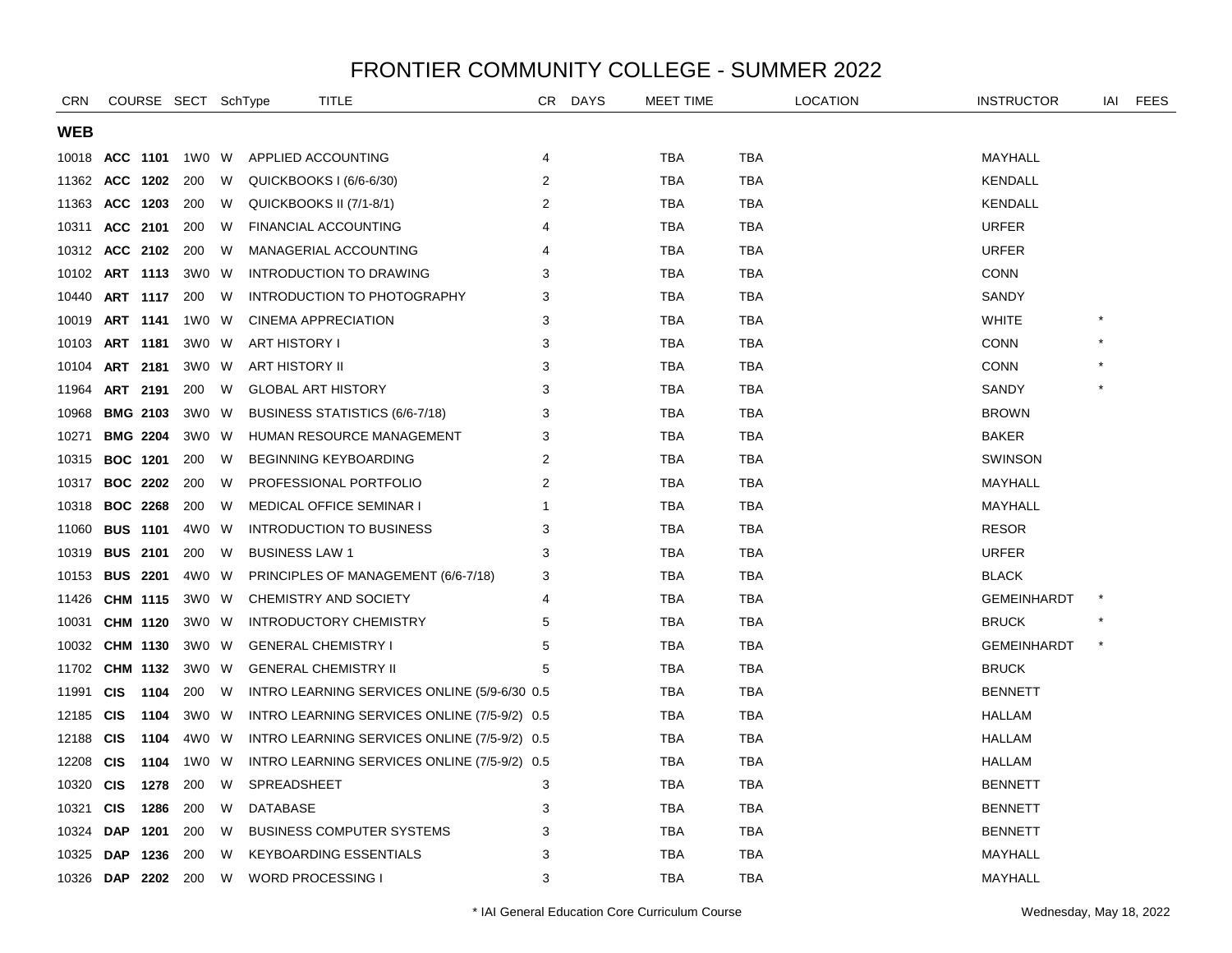| <b>CRN</b> |                 |                 | COURSE SECT SchType |    | TITLE                                   | CR.            | <b>DAYS</b> | MEET TIME  |            | LOCATION                                          | <b>INSTRUCTOR</b> | IAI    | <b>FEES</b> |
|------------|-----------------|-----------------|---------------------|----|-----------------------------------------|----------------|-------------|------------|------------|---------------------------------------------------|-------------------|--------|-------------|
| WEB        |                 |                 |                     |    |                                         |                |             |            |            |                                                   |                   |        |             |
| 12049      |                 | ECD 1202        | 3W0 W               |    | CHILDHOOD TEACHING TECH I               | 4              |             | TBA        | TBA        |                                                   | CADWALADER        |        |             |
| 10238      |                 | ECD 1203        | 3W0 W               |    | HEALTH AND SAFETY OF CHILDREN           | 3              |             | TBA        | <b>TBA</b> |                                                   | CADWALADER        |        |             |
| 11512      |                 | ECD 1257        | 3W0 W               |    | EXPLORING THE ARTS (6/6-7/18)           | 1              |             | <b>TBA</b> | <b>TBA</b> |                                                   | CADWALADER        |        |             |
| 10237      |                 | ECD 2201        | 3W0 W               |    | ADM CHILDHOOD FACILITIES                | 4              |             | <b>TBA</b> | <b>TBA</b> |                                                   | CADWALADER        |        |             |
| 10990      |                 | <b>ECN 1101</b> | 3W0 W               |    | INTRODUCTION TO ECONOMICS (6/6-7/18)    | 3              |             | TBA        | <b>TBA</b> |                                                   | <b>MCMURRAY</b>   |        |             |
| 10021      |                 | <b>ECN 2101</b> | 1W0                 | W. | PRINCIPLES OF MACROECONOMICS            | 3              |             | <b>TBA</b> | <b>TBA</b> |                                                   | MAYHALL           |        |             |
| 10327      |                 | <b>ECN 2102</b> | 200                 | W  | PRINCIPLES OF MICROECONOMICS            | 3              |             | <b>TBA</b> | <b>TBA</b> |                                                   | <b>KENDALL</b>    |        |             |
| 10328      |                 | EDU 1101        | 200                 | W  | <b>CULTURAL DIVERSITY</b>               | 3              |             | <b>TBA</b> | <b>TBA</b> |                                                   | <b>SWINSON</b>    |        |             |
| 11415      |                 | EDU 1102        | 3W0 W               |    | BASIC ACT FOR ELEM/SEC SCHOOLS          | 3              |             | TBA        | TBA        |                                                   | CADWALADER        |        |             |
| 11148      |                 | EDU 1104        | 200                 | W  | <b>EXPLORATIONS OF EARLY LEARNING</b>   | 3              |             | <b>TBA</b> | <b>TBA</b> |                                                   | <b>WILLIAMS</b>   |        |             |
| 10415      |                 | EDU 1107        | 4W0 W               |    | HEALTH                                  | 3              |             | <b>TBA</b> | <b>TBA</b> |                                                   | <b>FIEBER</b>     |        |             |
| 12084      |                 | EDU 1600        | 4W0 W               |    | BASIC PEDAGOGICAL PRACTICES (6/29-8/24) | $\overline{1}$ |             | <b>TBA</b> | TBA        |                                                   | AMBROSE           |        |             |
| 10331      |                 | EDU 2150        | 200                 | W  | THE WHOLE CHILD                         | 3              |             | TBA        | <b>TBA</b> |                                                   | <b>WILLIAMS</b>   |        |             |
| 11967      |                 | <b>ENG 1101</b> | 200                 | W  | INTRODUCTION TO COMPOSITION             | 3              |             | TBA        | TBA        |                                                   | <b>PAYNE</b>      |        |             |
| 10985      |                 | <b>ENG 1111</b> | 3W1                 | W  | <b>COMPOSITION I</b>                    | 3              |             | TBA        | TBA        |                                                   | ZIMMERMAN         |        |             |
| 10022      |                 | <b>ENG 1121</b> | 1W0                 | W  | <b>COMPOSITION &amp; ANALYSIS</b>       | 3              |             | <b>TBA</b> | <b>TBA</b> |                                                   | <b>WHITE</b>      |        |             |
| 10333      |                 | <b>ENG 1201</b> | 200                 | W  | <b>COMMUNICATIONS</b>                   | 3              |             | <b>TBA</b> | <b>TBA</b> |                                                   | <b>MULVEY</b>     |        |             |
| 10334      |                 | <b>ENG 1212</b> | 200                 | W  | <b>TECHNICAL WRITING</b>                | 3              |             | <b>TBA</b> | <b>TBA</b> |                                                   | KENDALL           |        |             |
| 10322      |                 | GEG 1103        | 1W0 W               |    | INTRODUCTORY METEOROLOGY                | 3              |             | <b>TBA</b> | <b>TBA</b> |                                                   | <b>MATTHEWS</b>   |        |             |
| 12030      |                 | GEG 1105        | 1W0 W               |    | <b>INTRO TO HUMAN GEOGRAPHY</b>         | 3              |             | TBA        | TBA        |                                                   | <b>BOYCE</b>      |        |             |
| 11488      |                 | <b>GEL 1110</b> | 3W0 W               |    | <b>GENERAL GEOLOGY</b>                  | 3              |             | <b>TBA</b> | TBA        |                                                   | <b>HNETKOVSKY</b> | $\ast$ |             |
| 10337      |                 | <b>GEN 2297</b> | 200                 | W  | <b>EMPLOYMENT SKILLS</b>                | $\overline{2}$ |             | TBA        | TBA        |                                                   | KENDALL           |        |             |
| 11828      |                 | <b>GEN 2297</b> | 1H <sub>0</sub>     | H  | <b>EMPLOYMENT SKILLS</b>                | 3              | <b>MW</b>   |            |            | 5:00 PM - 6:15 PM H.L. CRISP EDUCATION CENTER 106 | <b>MATTHEWS</b>   |        |             |
| 10338      |                 | <b>HEA 1225</b> | 200                 | W  | INTRO TO MEDICAL TERMINOLOGY            | 3              |             | TBA        | TBA        |                                                   | MAYHALL           |        |             |
| 11957      |                 | <b>HEA 1231</b> | 3W0 W               |    | MOTOR BEHAVIOR (5/23-7/14)              | 3              |             | TBA        | <b>TBA</b> |                                                   | GILL              |        |             |
| 10342      | <b>HEA 2215</b> |                 | 200                 | W  | ELECTRONIC MED RECORDS MGMT             | 3              |             | <b>TBA</b> | <b>TBA</b> |                                                   | <b>BENNETT</b>    |        |             |
| 12065      |                 | <b>HEC 1101</b> | 4W0                 | W  | <b>NUTRITION</b>                        | 3              |             | <b>TBA</b> | <b>TBA</b> |                                                   | <b>FIEBER</b>     |        |             |
| 10344      | HIS             | 1104            | 200                 | W  | <b>HISTORY OF EASTERN CIVIL I</b>       | 4              |             | TBA        | TBA        |                                                   | <b>DENTON</b>     |        |             |
| 11061      | HIS             | 1111            | 4W0                 | W  | WESTERN CIV BEFORE 1600 AD (6/6-7/18)   | 3              |             | TBA        | TBA        |                                                   | <b>BLACK</b>      |        |             |
| 10345      | HIS             | 1112            | 200                 | W  | WESTERN CIV AFTER 1600 AD               | 3              |             | <b>TBA</b> | <b>TBA</b> |                                                   | <b>DENTON</b>     |        |             |
| 10991      | <b>HIS</b>      | 1120            | 3W0                 | W  | WORLD HISTORY TO 1500 (6/6-7/18)        | 3              |             | <b>TBA</b> | <b>TBA</b> |                                                   | <b>MCMURRAY</b>   |        |             |
| 10992 HIS  |                 | 1121            | 3W0 W               |    | WORLD HISTORY SINCE 1500 (6/6-7/18)     | 3              |             | TBA        | <b>TBA</b> |                                                   | <b>MCMURRAY</b>   |        |             |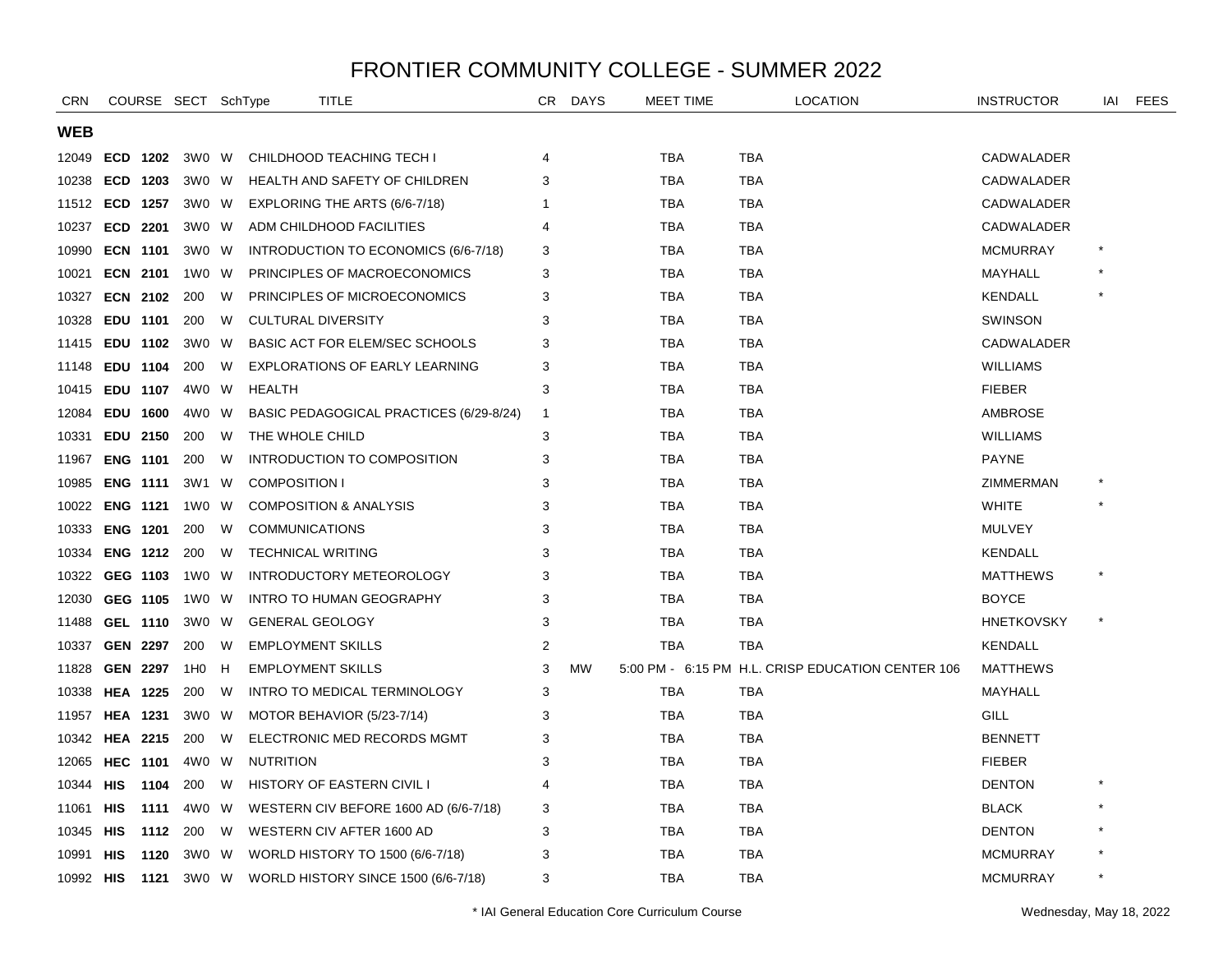| <b>CRN</b> |                 |                 | COURSE SECT SchType |   | TITLE                                      | CR             | <b>DAYS</b> | <b>MEET TIME</b> |            | <b>LOCATION</b> | <b>INSTRUCTOR</b>  | IAI     | FEES |
|------------|-----------------|-----------------|---------------------|---|--------------------------------------------|----------------|-------------|------------------|------------|-----------------|--------------------|---------|------|
| <b>WEB</b> |                 |                 |                     |   |                                            |                |             |                  |            |                 |                    |         |      |
| 10346      | HIS             | 2101            | 200                 | W | U.S. HISTORY TO 1877                       | 3              |             | TBA              | TBA        |                 | <b>DENTON</b>      |         |      |
| 11151      | HIS             |                 | 2102 200            | W | U.S. HISTORY SINCE 1877                    | 3              |             | <b>TBA</b>       | <b>TBA</b> |                 | <b>DENTON</b>      |         |      |
| 10349      | HIS             | 2103            | 200                 | W | <b>ILLINOIS HISTORY</b>                    | 3              |             | <b>TBA</b>       | <b>TBA</b> |                 | <b>DENTON</b>      |         |      |
| 10995      | HIS             | 2124            | 3W0 W               |   | CONTEMP HISTORY: U.S SINCE 1945 (6/6-7/18) | 3              |             | <b>TBA</b>       | <b>TBA</b> |                 | <b>MCMURRAY</b>    |         |      |
| 11475      |                 | <b>HUM 1111</b> | 3W0 W               |   | <b>INTRO TO ART MUSIC &amp; THEATRE</b>    | 3              |             | <b>TBA</b>       | TBA        |                 | <b>STROUGHMATT</b> |         |      |
| 11975      |                 | <b>HUM 2151</b> | 1W0 W               |   | INTRO TO ASIAN CULTURE                     | 3              |             | <b>TBA</b>       | <b>TBA</b> |                 | <b>BOYCE</b>       |         |      |
| 10486      |                 | <b>INM 1221</b> | 200                 | W | <b>INTRO TO HVACR</b>                      | 2              |             | <b>TBA</b>       | <b>TBA</b> |                 | <b>MARSHALL</b>    |         |      |
| 10488      | INM             | 2210            | 200                 | W | OCCUPATIONAL SAFETY (OSHA)                 | $\overline{2}$ |             | <b>TBA</b>       | <b>TBA</b> |                 | <b>MARSHALL</b>    |         |      |
| 12120      |                 | <b>JLM 1111</b> | 4W0 W               |   | SURVEY OF MASS MEDIA                       | 3              |             | TBA              | TBA        |                 | <b>BLACK</b>       |         |      |
| 11121      | <b>LIT</b>      | 2101            | 1W0 W               |   | <b>INTRODUCTION TO LITERATURE</b>          | 3              |             | <b>TBA</b>       | <b>TBA</b> |                 | <b>YORK</b>        |         |      |
| 12119      | <b>LIT</b>      | 2132            | 4W0 W               |   | <b>WORLD LITERATURE SINCE 1620</b>         | 3              |             | <b>TBA</b>       | TBA        |                 | WELLEN             |         |      |
| 10350      | LIT.            | 2135            | 200                 | W | <b>WOMEN IN LITERATURE</b>                 | 3              |             | <b>TBA</b>       | <b>TBA</b> |                 | <b>PAYNE</b>       |         |      |
| 10096      | LIT             | 2143            | 3W0 W               |   | UNDERSTANDING THE SHORT STORY              | 3              |             | <b>TBA</b>       | TBA        |                 | <b>SHANER</b>      |         |      |
| 10155      |                 | LSC 1101        | 4W0 W               |   | <b>GENERAL BIOLOGY I</b>                   | 4              |             | <b>TBA</b>       | <b>TBA</b> |                 | <b>HNETKOVSKY</b>  |         |      |
| 12036      |                 | LSC 1103        | 3W0 W               |   | <b>GENERAL BOTANY</b>                      | 4              |             | <b>TBA</b>       | <b>TBA</b> |                 | <b>ROBB</b>        |         |      |
| 10536      | LSC 1105        |                 | 200                 | W | ENVIRONMENTAL BIOLOGY                      |                |             | <b>TBA</b>       | <b>TBA</b> |                 | <b>BERGBOWER</b>   | $\star$ |      |
| 12037      |                 | LSC 1106        | 3WO W               |   | INTRODUCTION TO BIOLOGY                    |                |             | <b>TBA</b>       | <b>TBA</b> |                 | <b>ROBB</b>        |         |      |
| 11152      | <b>LSC 1107</b> |                 | 200                 | W | <b>INTRODUCTION TO HUMAN GENETICS</b>      | 3              |             | <b>TBA</b>       | <b>TBA</b> |                 | <b>BERGBOWER</b>   | $\star$ |      |
| 10156      |                 | LSC 2110        | 4W0 W               |   | <b>GENERAL MICROBIOLOGY</b>                | 4              |             | <b>TBA</b>       | <b>TBA</b> |                 | <b>HNETKOVSKY</b>  |         |      |
| 12217      |                 | LSC 2110        | 4W1 W               |   | <b>GENERAL MICROBIOLOGY</b>                | 4              |             | TBA              | TBA        |                 | <b>HNETKOVSKY</b>  |         |      |
| 10157      |                 | LSC 2111        | 4W0 W               |   | HUMAN ANATOMY & PHYSIOLOGY I               |                |             | <b>TBA</b>       | TBA        |                 | <b>HNETKOVSKY</b>  |         |      |
| 10159      | <b>LSC 2112</b> |                 | 4W0 W               |   | HUMAN ANATOMY & PHYSIOLOGY II              |                |             | <b>TBA</b>       | <b>TBA</b> |                 | <b>HNETKOVSKY</b>  |         |      |
| 12241      |                 |                 | LSC 2112 4W1 W      |   | HUMAN ANATOMY & PHYSIOLOGY II              | 4              |             | <b>TBA</b>       | <b>TBA</b> |                 | <b>HNETKOVSKY</b>  |         |      |
| 10053      |                 | LSC 2114        | 1W0 W               |   | INTRO TO HUMAN PATHOPHYSIOLOGY             | 3              |             | TBA              | TBA        |                 | <b>ROY</b>         |         |      |
| 10353      |                 | <b>MED 2209</b> | 200                 | W | ADVANCED CODING                            | 4              |             | <b>TBA</b>       | <b>TBA</b> |                 | <b>KRAGER</b>      |         |      |
| 10354      |                 | <b>MED 2211</b> | 200                 | W | <b>CERTIFICATION PREP</b>                  |                |             | <b>TBA</b>       | <b>TBA</b> |                 | MAYHALL            |         |      |
| 10356      |                 | <b>MED 2298</b> | 200                 | W | <b>CODING PRACTICUM</b>                    | 3              |             | <b>TBA</b>       | <b>TBA</b> |                 | MAYHALL            |         |      |
| 10970      |                 | MTH 1102        | 3W0 W               |   | COLLEGE ALGEBRA (6/6-7/18)                 | 4              |             | TBA              | TBA        |                 | <b>BROWN</b>       |         |      |
| 11264      |                 | MTH 1102        | 3W1 W               |   | COLLEGE ALGEBRA (6/6-7/18)                 | 4              |             | <b>TBA</b>       | <b>TBA</b> |                 | <b>BROWN</b>       |         |      |
| 10971      |                 | MTH 1103        | 3W0 W               |   | LIBERAL ARTS MATH (6/6-7/18)               | 3              |             | <b>TBA</b>       | <b>TBA</b> |                 | <b>BROWN</b>       |         |      |
| 10972      |                 | <b>MTH 1104</b> | 3W0 W               |   | QUANTITATIVE REASONING (6/6-7/18)          | З              |             | <b>TBA</b>       | <b>TBA</b> |                 | <b>BROWN</b>       |         |      |
| 10973      | MTH 1105        |                 | 3W0 W               |   | TRIGONOMETRY (6/6-7/18)                    | 3              |             | <b>TBA</b>       | TBA        |                 | <b>BROWN</b>       |         |      |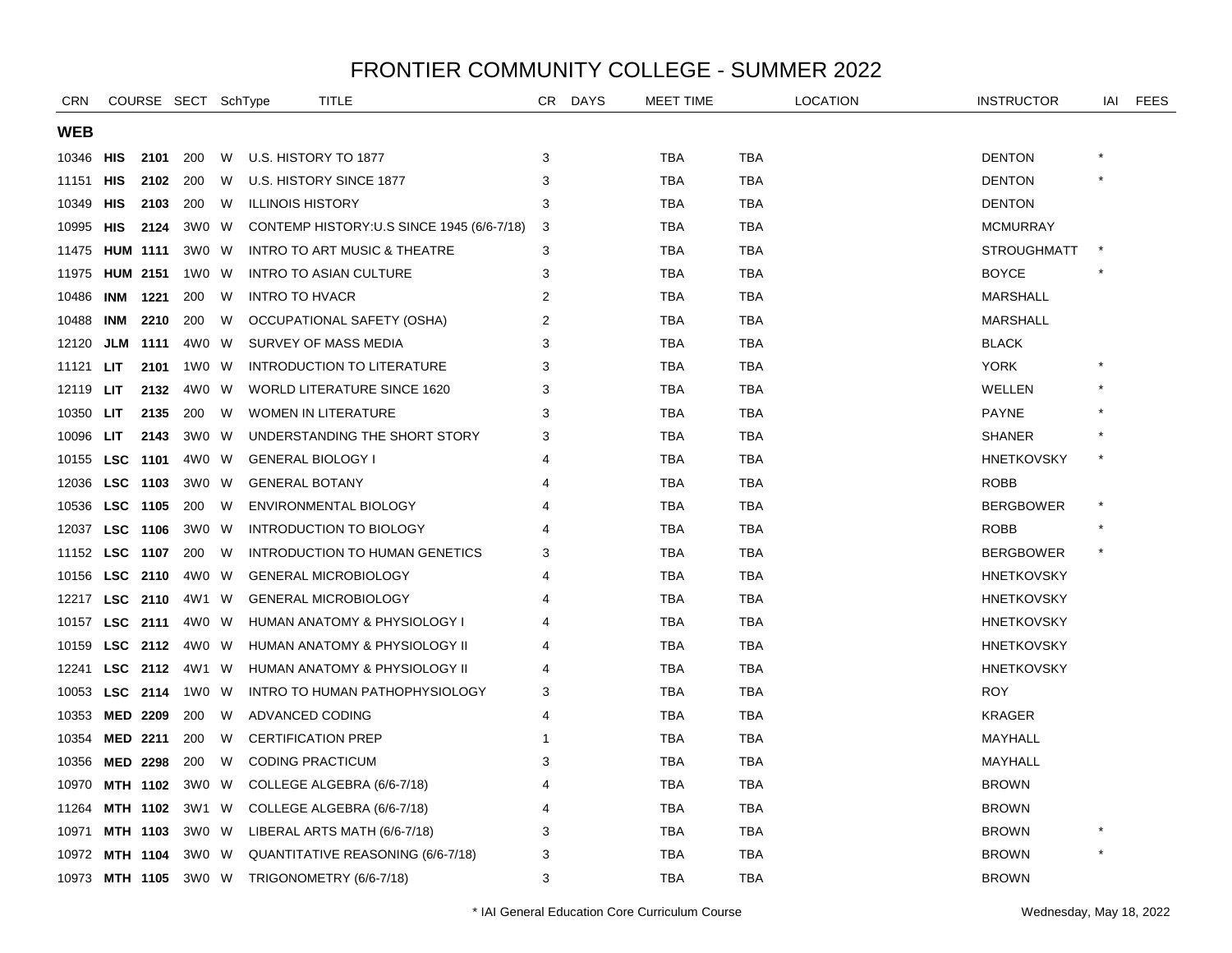| <b>CRN</b>     |                 |      | COURSE SECT SchType |   | <b>TITLE</b>                             | CR.            | <b>DAYS</b> | <b>MEET TIME</b> |            | LOCATION | <b>INSTRUCTOR</b>  | IAI | <b>FEES</b> |
|----------------|-----------------|------|---------------------|---|------------------------------------------|----------------|-------------|------------------|------------|----------|--------------------|-----|-------------|
| <b>WEB</b>     |                 |      |                     |   |                                          |                |             |                  |            |          |                    |     |             |
| 12173          | MTH 1121        |      | 1W0 W               |   | <b>MATHEMATICS FOR ELE. MAJORS</b>       | 4              |             | TBA              | TBA        |          | <b>SCHUCKER</b>    |     |             |
| 10974          | MTH 1131        |      | 3W0 W               |   | INTRODUCTION TO STATISTICS (6/6-7/18)    | 3              |             | TBA              | <b>TBA</b> |          | <b>BROWN</b>       |     |             |
| 11285          | <b>MTH 1131</b> |      | 3W1                 | W | INTRODUCTION TO STATISTICS (6/6-7/18)    | 3              |             | <b>TBA</b>       | <b>TBA</b> |          | <b>BROWN</b>       |     |             |
| 10358          | <b>MTH 1151</b> |      | 200                 | W | <b>FINITE MATHEMATICS</b>                | 3              |             | <b>TBA</b>       | <b>TBA</b> |          | <b>BOHNHOFF</b>    |     |             |
| 10310          | MTH 1152        |      | 200                 | W | APPLIED CALCULUS                         | $\overline{4}$ |             | <b>TBA</b>       | <b>TBA</b> |          | <b>BOHNHOFF</b>    |     |             |
| 10975          | <b>MTH 1171</b> |      | 3W0 W               |   | CALC. & ANALYTIC GEOMETRY I (6/6-7/18)   | 5              |             | <b>TBA</b>       | TBA        |          | <b>BROWN</b>       |     |             |
| 10976          | MTH 1172        |      | 3W0                 | W | CALC. & ANALYTIC GEOMETRY II (6/6-7/18)  | 5              |             | TBA              | <b>TBA</b> |          | <b>BROWN</b>       |     |             |
| 10129          | MTH 1201        |      | 1W0 W               |   | <b>TECHNICAL MATHEMATICS</b>             | 4              |             | <b>TBA</b>       | <b>TBA</b> |          | <b>MATTHEWS</b>    |     |             |
| 10977          | MTH 2173        |      | 3W0 W               |   | CALC. & ANALYTIC GEOMETRY III (6/6-7/18) | 4              |             | <b>TBA</b>       | <b>TBA</b> |          | <b>BROWN</b>       |     |             |
| 10308          | <b>MUS 1101</b> |      | 201                 | W | <b>MUSIC APPRECIATION</b>                | 3              |             | TBA              | TBA        |          | <b>PITTMAN</b>     |     |             |
| 10966          | <b>MUS 1101</b> |      | 200                 | W | MUSIC APPRECIATION (5/16-6/3)            | 3              |             | TBA              | TBA        |          | <b>PITTMAN</b>     |     |             |
| 10127          | <b>MUS 1102</b> |      | 1W0                 | W | HISTORY OF AMERICAN MUSIC                | 3              |             | <b>TBA</b>       | TBA        |          | <b>PATILLA</b>     |     |             |
| 11713          | <b>MUS 1103</b> |      | 3W0 W               |   | MUSIC IN MULTICULTURAL AMERICA           | 3              |             | <b>TBA</b>       | <b>TBA</b> |          | <b>STROUGHMATT</b> |     |             |
| 10307          | PEG 1137        |      | 200                 | W | FIRST AID & SAFETY EDUCATION             | 3              |             | <b>TBA</b>       | <b>TBA</b> |          | <b>BARBEE</b>      |     |             |
| 10010          | PHI             | 2101 | 1W0                 | W | INTRODUCTION TO ETHICS                   | 3              |             | <b>TBA</b>       | TBA        |          | <b>BOYCE</b>       |     |             |
| 10024          | PHI             | 2141 | 1W0                 | W | ETHICS IN MED. COMM.                     | 3              |             | <b>TBA</b>       | <b>TBA</b> |          | <b>ROY</b>         |     |             |
| 10255          | <b>PHY 1120</b> |      | 3W0                 | W | PHYSICS I                                | 5              |             | <b>TBA</b>       | <b>TBA</b> |          | <b>KING</b>        |     |             |
| 10256          | PHY 2110        |      | 3W0 W               |   | <b>GENERAL PHYSICS I</b>                 | 5              |             | <b>TBA</b>       | <b>TBA</b> |          | <b>KING</b>        |     |             |
| 10993          | PLS 1101        |      | 3W0 W               |   | INTRO TO POLITICAL SCIENCE (6/6-7/18)    | 3              |             | <b>TBA</b>       | TBA        |          | <b>MCMURRAY</b>    |     |             |
| 10304          | <b>PLS 2101</b> |      | 200                 | W | GOVERNMENT OF THE U.S.                   | 3              |             | <b>TBA</b>       | <b>TBA</b> |          | <b>DENTON</b>      |     |             |
| 10229          | <b>PLS 2105</b> |      | 4W0                 | W | POLITICAL ASSASSINATIONS (6/6-7/18)      | 3              |             | <b>TBA</b>       | <b>TBA</b> |          | <b>BLACK</b>       |     |             |
| 10026          | PSC 1101        |      | 1W0                 | W | <b>INTRO TO PHYSICAL SCIENCE</b>         | 4              |             | TBA              | TBA        |          | <b>BROWN</b>       |     |             |
| 10302          | PSY 1101        |      | 201                 | W | <b>GENERAL PSYCHOLOGY I</b>              | 3              |             | <b>TBA</b>       | <b>TBA</b> |          | <b>HORTIN</b>      |     |             |
| 11723          | <b>PSY 1101</b> |      | 202                 | W | <b>GENERAL PSYCHOLOGY I</b>              | 3              |             | <b>TBA</b>       | <b>TBA</b> |          | <b>HORTIN</b>      |     |             |
| 12257          | <b>PSY 1101</b> |      | 3W1                 | W | <b>GENERAL PSYCHOLOGY I</b>              | 3              |             | <b>TBA</b>       | <b>TBA</b> |          | <b>TRAPP</b>       |     |             |
| 12216          | <b>PSY 2104</b> |      | 1W0                 | W | CHILD PSYCHOLOGY                         | 3              |             | <b>TBA</b>       | <b>TBA</b> |          | <b>THORSEN</b>     |     |             |
| 10301          | <b>PSY 2109</b> |      | 200                 | W | HUMAN GROWTH AND DEVELOPMENT             | 3              |             | <b>TBA</b>       | <b>TBA</b> |          | <b>HORTIN</b>      |     |             |
| 10144          | SOC 2101        |      | 1W0                 | W | PRINCIPLES OF SOCIOLOGY                  | 3              |             | <b>TBA</b>       | <b>TBA</b> |          | <b>THORSEN</b>     |     |             |
| 10293          | SOC 2102        |      | 200                 | W | SOCIAL PROBLEMS AND TRENDS               | 3              |             | <b>TBA</b>       | <b>TBA</b> |          | <b>DENTON</b>      |     |             |
| 10145          | SOC 2104        |      | 1W0 W               |   | <b>DEATH &amp; DYING</b>                 | 3              |             | TBA              | TBA        |          | <b>THORSEN</b>     |     |             |
| 11199          | SPE 1101        |      | 3W0                 | W | FUND. OF EFFECTIVE SPEAKING              | 3              |             | <b>TBA</b>       | TBA        |          | <b>MCDONALD</b>    |     |             |
| 12122 SPM 1101 |                 |      | 4W0 W               |   | INTRO TO SPORT MANAGEMENT                | 3              |             | <b>TBA</b>       | <b>TBA</b> |          | <b>BRENNEMAN</b>   |     |             |